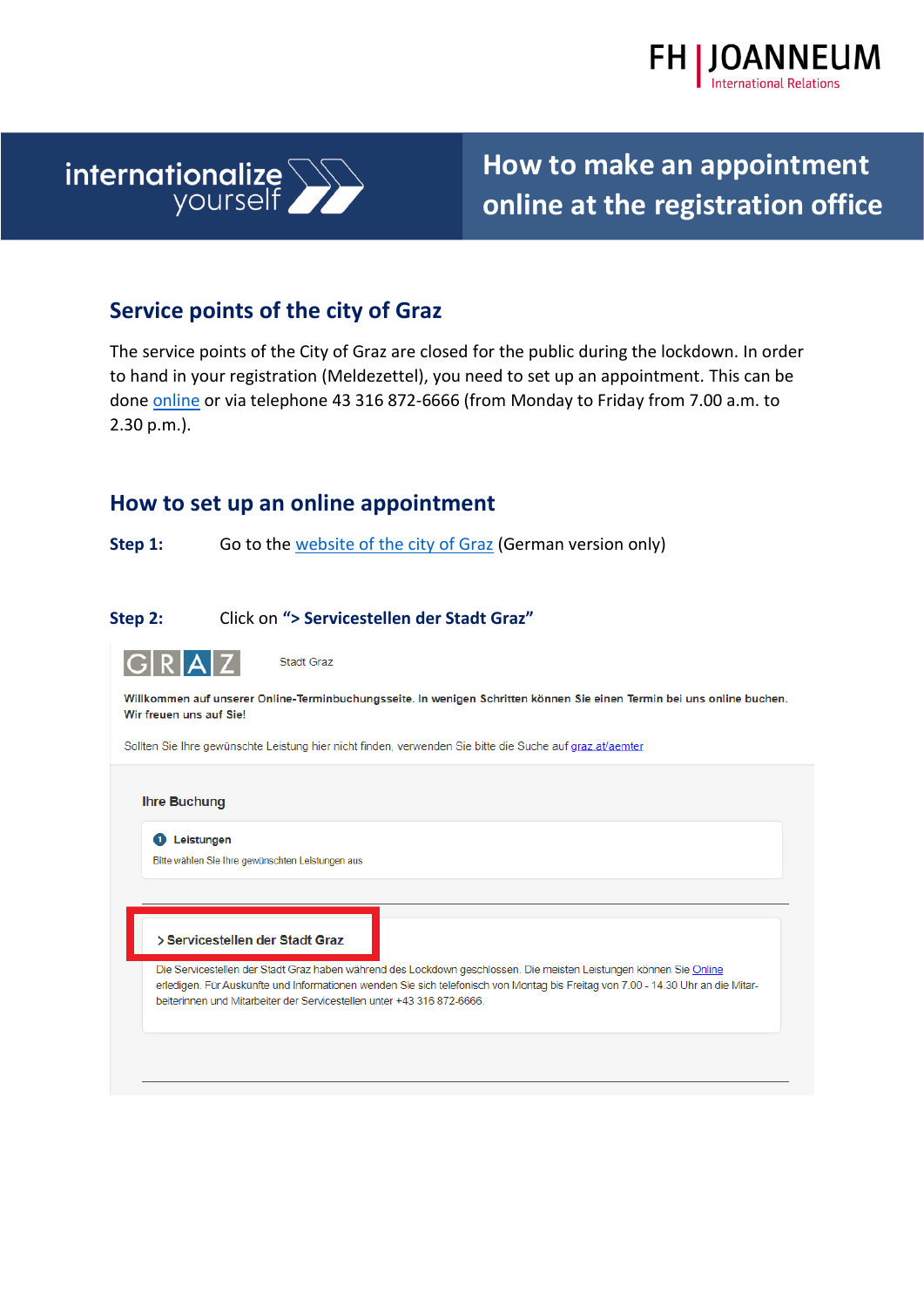



### **Step 3:** Click on the first field at the top left with the heading "**Wohnsitz- An-, Ab- und Ummeldung**".

#### $\vee$  Servicestellen der Stadt Graz

Die Servicestellen der Stadt Graz haben während des Lockdown geschlossen. Die meisten Leistungen können Sie Online erledigen. Für Auskünfte und Informationen wenden Sie sich telefonisch von Montag bis Freitag von 7.00 - 14.30 Uhr an die Mitarbeiterinnen und Mitarbeiter der Servicestellen unter +43 316 872-6666.

| Wohnsitz - An-, Ab- und Ummeldung                                                                                                                                                                                                                                                 | Meldeauskunft, Meldebestätigung                                                                                                                                                                     |
|-----------------------------------------------------------------------------------------------------------------------------------------------------------------------------------------------------------------------------------------------------------------------------------|-----------------------------------------------------------------------------------------------------------------------------------------------------------------------------------------------------|
| Bitte wählen Sie<br>$1 = \text{eine Person}$<br>$2$ = zwei Personen<br>$3$ = drei oder mehr Personen<br>$\overline{\phantom{a}}$<br>Bitte bringen Sie folgende Unterlagen zum Termin mit:<br>• Meldezettel-Formular vollständig ausgefüllt und von Ihrem<br>Unterkunftgeber/ mehr | Bitte bringen Sie folgende Unterlagen zum Termin mit:<br>amtlicher Lichtbildausweis: Reisepass, Personalausweis,<br>Führerschein<br>Meldebestätigung<br>Bitte kommen Sie persönlich zum Termin mehr |

When clicking, the **number of persons** who want to register a new residence is automatically changed from "0" to "**1**".

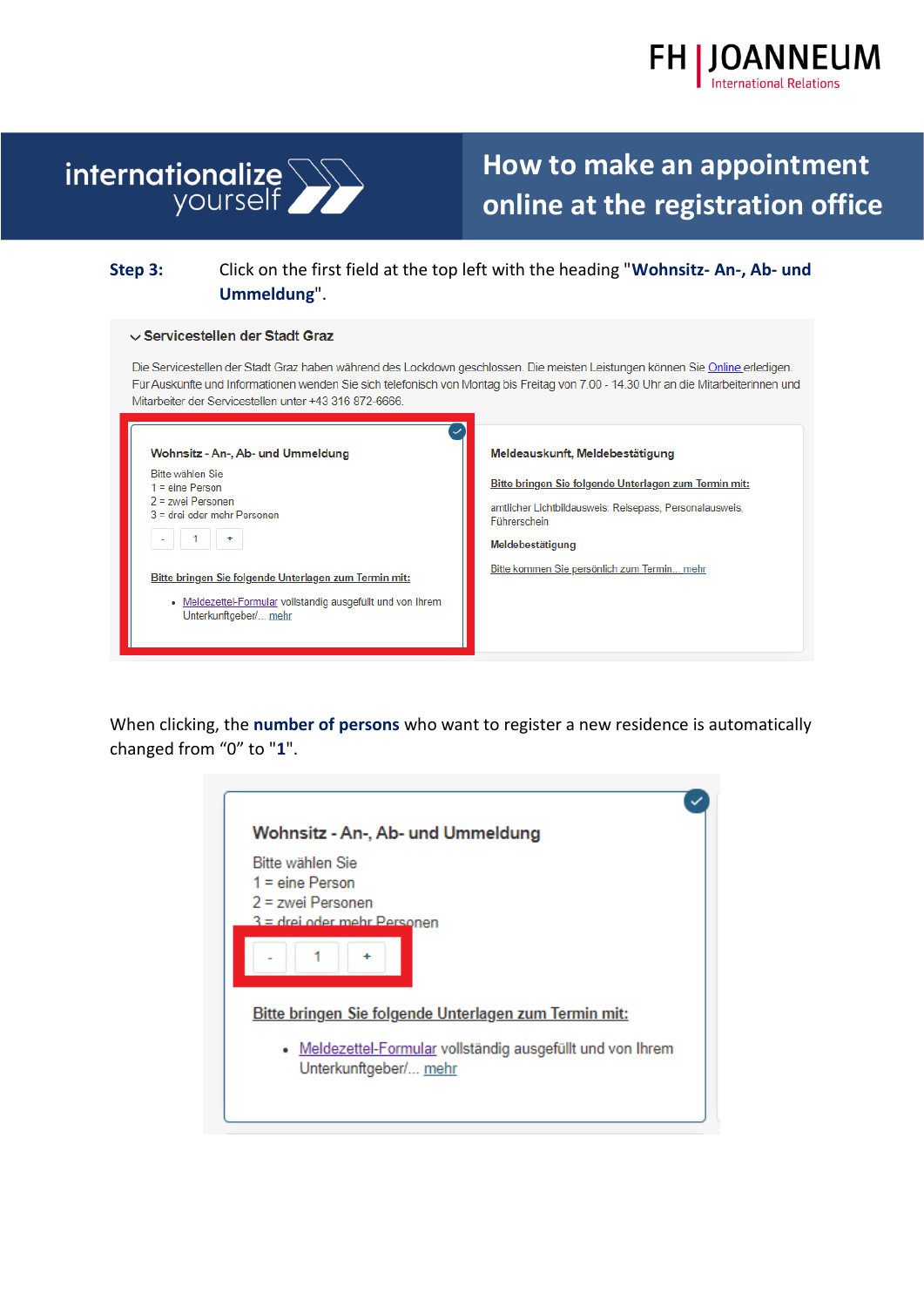



**Step 4:** A blue bar appears at the bottom of the window. Click on "**WEITER ZUR TERMINVEREINBARUNG**" to continue to the appointment section.

| $\checkmark$<br>Wohnsitz - An-, Ab- und Ummeldung<br>Bitte wählen Sie<br>$1 =$ eine Person<br>2 = zwei Personen<br>$3$ = drei oder mehr Personen<br>$-11 +$<br>Bitte bringen Sie folgende Unterlagen zum Termin mit:<br>· Meldezettel-Formular vollständig ausgefüllt und von Ihrem<br>Unterkunftgeber/ mehr | Meldeauskunft, Meldebestätigung<br>Bitte bringen Sie folgende Unterlagen zum Termin mit:<br>amtlicher Lichtbildausweis: Reisepass, Personalausweis, Führerschein<br>Meldebestätigung<br>Bitte kommen Sie persönlich zum Termin mehr                                                                                                    | <b>O</b> Leistungen<br>Wohnsitz - An-, Ab- und Ummeldung<br>1 <sup>o</sup> |
|--------------------------------------------------------------------------------------------------------------------------------------------------------------------------------------------------------------------------------------------------------------------------------------------------------------|----------------------------------------------------------------------------------------------------------------------------------------------------------------------------------------------------------------------------------------------------------------------------------------------------------------------------------------|----------------------------------------------------------------------------|
| Lebensbestätigung<br>Bitte bringen Sie folgende Unterlagen zum Termin mit:<br>· amtlicher Lichtbildausweis: Reisepass, Personalausweis, Führerschein<br>Bitte kommen Sie persönlich zu Ihrem Termin.<br>Ist es mehr                                                                                          | <b>Handy-Signatur</b><br>Bitte bringen Sie folgende Unterlagen zum Termin mit:<br>· empfangsbereites Mobiltelefon (Handy)<br>· amtlicher Lichtbildausweis: Reisepass, Personalausweis, Führerschein<br>(bei Personen mit nicht-österreichischer Staatsbürgerschaft i mehr                                                              |                                                                            |
| Verlustmeldung<br><b>Unser Tipp für Sie:</b><br>Machen Sie Ihre Verlustmeldung online auf fundamt.gv.at, dort können Sie auch<br>nach Ihrem verlorenen Gegenstand suchen.                                                                                                                                    | Ausbildungsbescheinigung PSMG<br>Bitte bringen Sie folgende Unterlagen zum Termin mit:<br>· Sachkundenachweis - Nachweis der erforderlichen Kenntnisse und Fertig-<br>keiten (Original)<br>· amtlicher Lichtbildausweis - Reisepass, Personalausweis oder Führerschein<br>(Original)<br>· EU-Passbild nicht älter als 6 Monate -  mehr |                                                                            |
| <b>Fotoregistrierung E-Card</b><br>Wichtige Informationen zur Fotoregistrierung E-Card:<br>Die Fotoregistrierung ist nur für österreichische Staatsbürgerinnen und Staatsbürger<br>möglich.<br>mehr                                                                                                          | Servicestellen der Stadt Graz - Beratung sonstige Leistungen<br>Wir möchten uns auf Ihren Besuch vorbereiten. Geben Sie deshalb bei Ihrer Termin-<br>buchung im Feld Bemerkungen Ihr Anliegen ein.                                                                                                                                     |                                                                            |
| <b>O Leistungen</b> > <b>O</b> Termin wählen > <b>O</b> Daten eingeben                                                                                                                                                                                                                                       |                                                                                                                                                                                                                                                                                                                                        | WEITER ZUR TERMINAUSWAHL                                                   |

**Step 5:** Now select an office that is close to your home address (e.g. via Google Maps). We recommend the "**Servicestelle Bahnhofgürtel**", which is located directly at the station as well as the service point "**Cornad-von-Hötzendorf-Straße**", which is located near the old town.

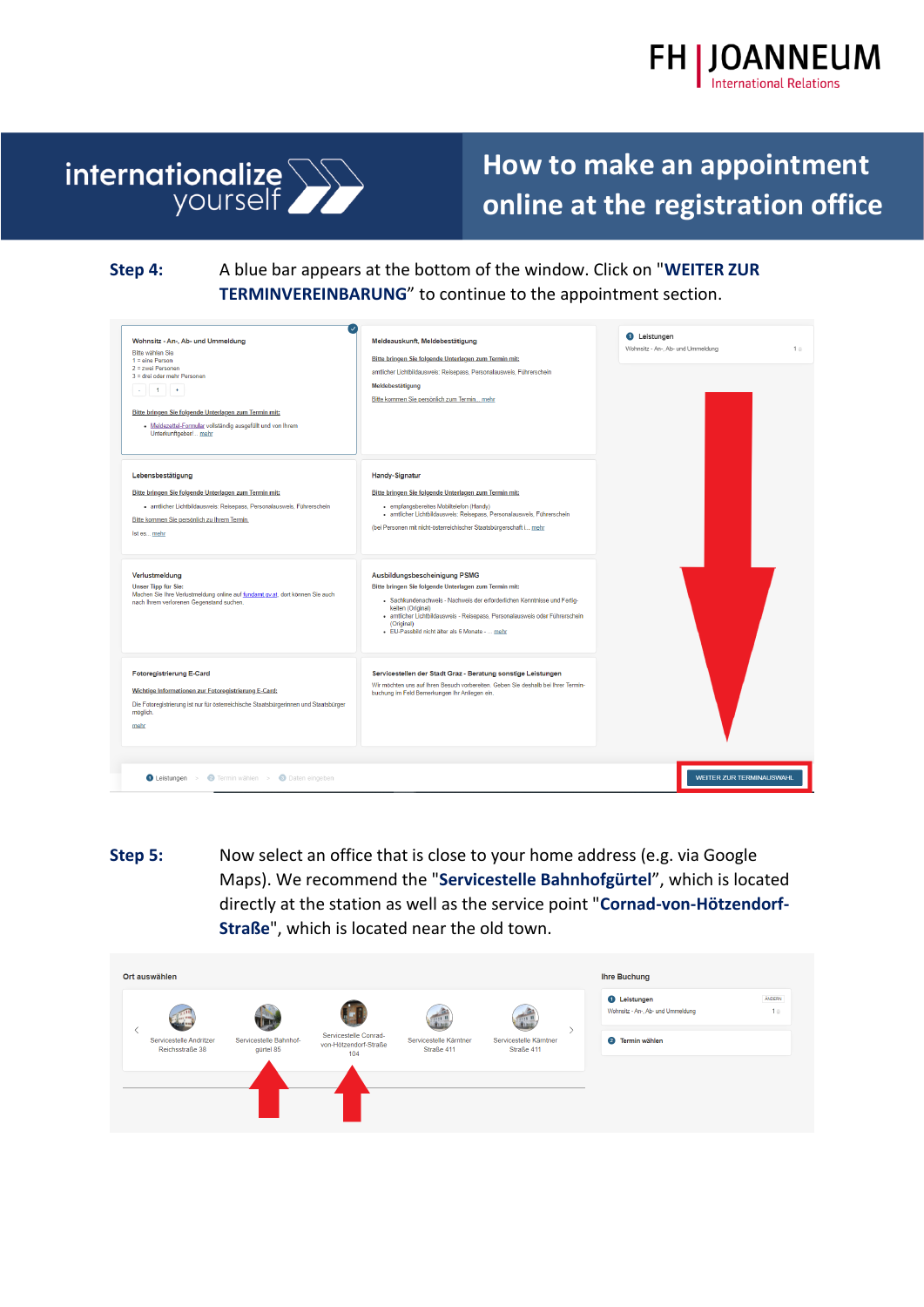



**Step 6:** Choose a date that suits you. You can only make an appointment a few days in advance.

| $\hspace{0.5cm}\mathopen\langle$ | Servicestelle Andritzer<br>Reichsstraße 38 |      |                 | Servicestelle Bahnhof-<br>gürtel 85 | Servicestelle Conrad-<br>von-Hötzendorf-Straße<br>104 | Servicestelle Kärntner<br>Straße 411 | $\left\langle \right\rangle$ |                 |                 |  |
|----------------------------------|--------------------------------------------|------|-----------------|-------------------------------------|-------------------------------------------------------|--------------------------------------|------------------------------|-----------------|-----------------|--|
|                                  | Tag & Uhrzeit wählen                       |      |                 |                                     |                                                       |                                      |                              |                 |                 |  |
|                                  |                                            |      | Feb $\vee$ 2021 |                                     |                                                       |                                      |                              | 08.02.2021      |                 |  |
| Mo                               | Di                                         | Mi   | Do              | Fr                                  | Sa                                                    | So                                   | $12:00 - 12:10$              | $12:10 - 12:20$ | $12:20 - 12:30$ |  |
| $\div$                           | $\hat{z}$                                  | 3    | $\Rightarrow$   | 5                                   | $_{\oplus}$                                           | $\overline{\tau}$                    |                              |                 |                 |  |
| $\boldsymbol{8}$                 | 9                                          | 10   | 11              | 12                                  | $+3$                                                  | 44                                   |                              |                 |                 |  |
| 15                               | 16                                         | $+7$ | $+8$            | $+9$                                | $20 -$                                                | 24                                   |                              |                 |                 |  |

**Step 7:** Enter your data in the corresponding fields. Check that you agree with the privacy policy and indicate if and when you want to be reminded of the appointment (Keine = None, 1 Stunde vor Termin = 1 hour before appointment, etc.)

| <b>Ihre Daten</b>                                                                                                   |                             |                                          |              |  |  |  |  |
|---------------------------------------------------------------------------------------------------------------------|-----------------------------|------------------------------------------|--------------|--|--|--|--|
| Vorname *<br><b>First Name</b>                                                                                      | Familienname *<br>Last Name | Telefon<br>$\blacksquare$ - +12 3456 789 |              |  |  |  |  |
| E-Mail *<br>e-mail@adress.com                                                                                       |                             |                                          |              |  |  |  |  |
| Bemerkungen                                                                                                         |                             |                                          |              |  |  |  |  |
|                                                                                                                     |                             |                                          | 11           |  |  |  |  |
| Mit Ihrer Buchung erklären Sie sich mit unseren Datenschutzbestimmungen einverstanden. *<br>$\overline{\checkmark}$ |                             |                                          |              |  |  |  |  |
| Terminerinnerung<br>1 Stunde vor Termin                                                                             |                             |                                          | $\checkmark$ |  |  |  |  |
|                                                                                                                     |                             |                                          |              |  |  |  |  |